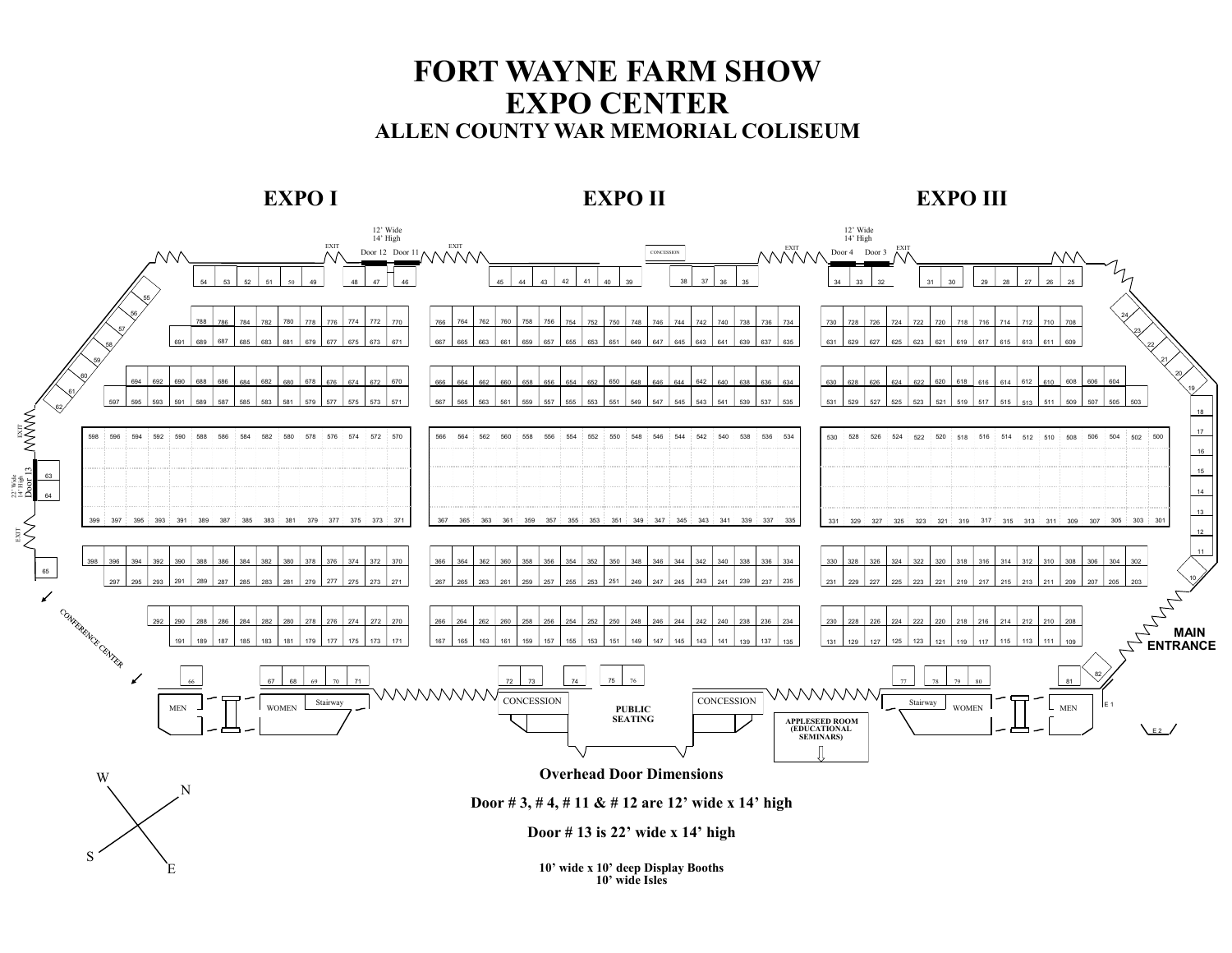## **FORT WAYNE FARM SHOW ALLEN COUNTY WAR MEMORIAL COLISEUM**